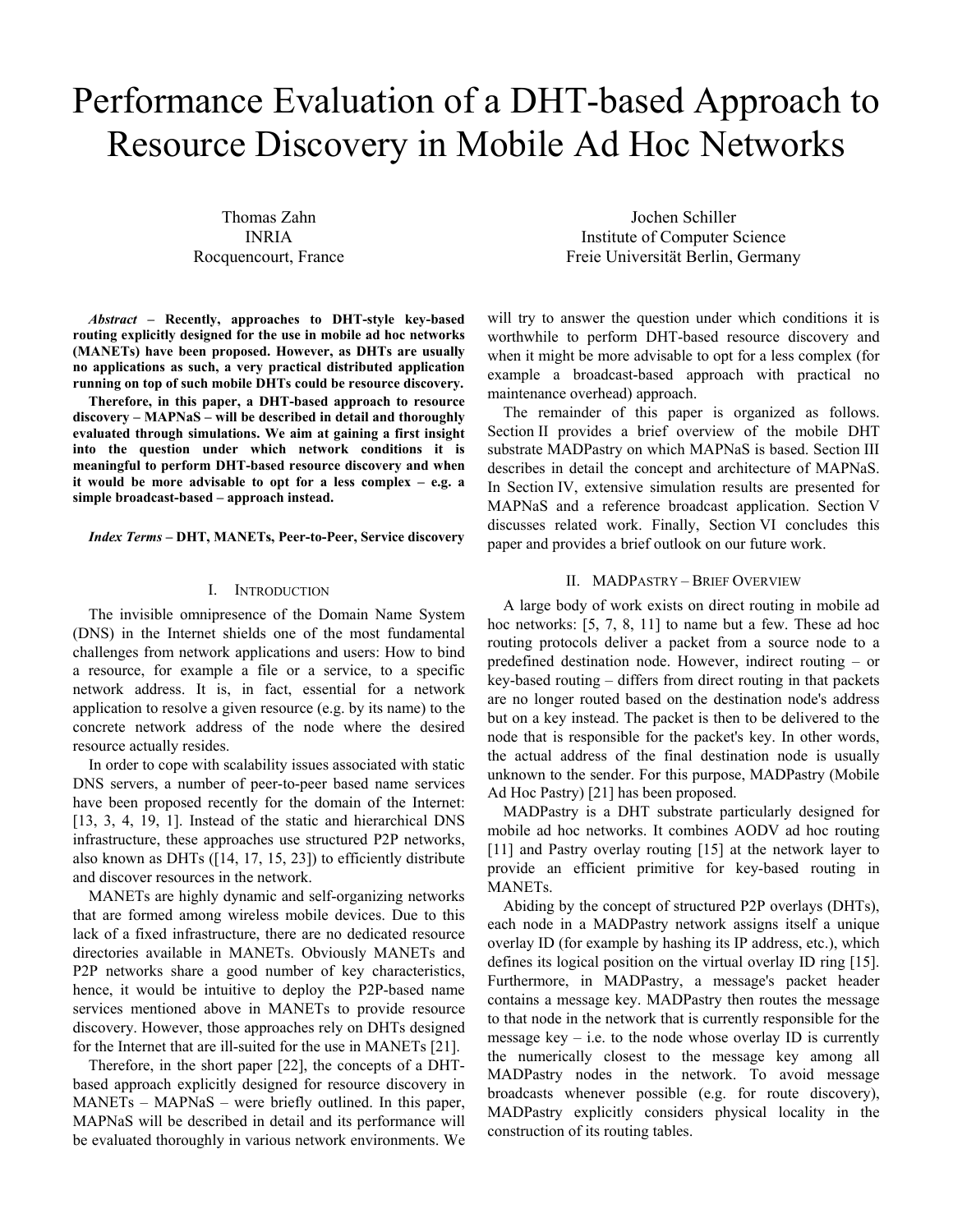

Figure 1. Spatial distribution of overlay ID prefixes

*Clusters.* Standard (Internet-based) DHTs are largely oblivious of the actual physical topology so that two overlay neighbors can be located arbitrarily far from each other in terms of the underlying physical network. This can lead to a large overlay stretch (i.e. the ratio between the length of the physical route traveled during an overlay key lookup compared to the direct physical path from the source to the eventual target node) as subsequent overlay hops can literally crisscross the physical network. Due to the volatile nature of physical routes in MANETs, this effect is especially prohibitive in such environments.

To exploit physical locality in the construction and maintenance of its overlay, MADPastry uses Random Landmarking [20]. Instead of having fixed landmark nodes – which simply are not available in MANETs – fixed *landmark keys* are used. These keys divide the logical overlay id space into equal sections (e.g. 16 keys with hexadecimal ids "0800…000", "1800…000", "2800…000", ... , "E800…000", "F800…000", etc.). The nodes whose overlay IDs are currently numerically closest to the landmark keys temporarily become landmark nodes and periodically issue beacon messages. Nodes overhear these beacon messages and periodically determine the physically closest temporary landmark node (e.g. in terms of hops). If need be, a node assigns itself a new overlay ID sharing the same prefix with the closest temporary landmark node. It would then (re-)join the network under its new ID. This leads to physically close nodes forming overlay regions, or clusters, with common id prefixes. In other words, nodes that are close to each other in the logical overlay ID space are also likely to be close to one another physically. This is demonstrated by Figure 1 which shows the spatial distribution of overlay ID prefixes in a 250 node MADPastry network. Equal symbols of equal shades represent equal overlay ID prefixes.

*Routing Tables.* MADPastry maintains three different



Figure 2. The MAPNaS architecture.

routing tables: a standard AODV routing table for physical routes from a node to specific target nodes, as well as a sparse Pastry routing table and a standard Pastry leaf set for indirect routing. The Pastry routing table only needs to contains as many entries as are necessary to keep a "finger" entry into each MADPastry cluster (i.e. one entry for each distinct cluster overlay prefix).

*Routing Table Maintenance.* To avoid the prohibitive overhead induced by routing table maintenance, the only proactive routing table maintenance that a MADPastry node performs is the periodic pinging of its "left" (i.e. the node who has the largest overlay ID smaller than the node's own) and "right" (i.e. the node who has the smallest overlay ID larger than the node's own) leaf as this is necessary to guarantee overlay routing convergence. All other routing entries are gained or updated implicitly by overhearing data packets.

*Routing.* MADPastry routes packets based on a key. When a node wants to send a packet to a specific key, it consults its Pastry routing and/or leaf set to determine the closest prefix match, as stipulated by standard Pastry. Next, it consults its AODV routing table for the physical route (or, rather, the next physical hop on the route) to execute this overlay hop. Intermediate nodes on the physical path of an overlay hop consult their AODV table for the corresponding next physical hop. When a packet thus reaches the destination of an overlay hop, that node again consults its Pastry routing table and/or leaf set to determine the next overlay hop. This process continues until the packet reaches the eventual target node that is responsible for the packet key  $-$  i.e. whose overlay ID is the numerically closest to the packet key.

# III. THE MAPNAS NAME SERVICE

In MAPNaS, a resource (e.g. a file, a service, etc) is identified by a unique resource key that is mapped into the logical MADPastry ID space. Due to the lack of a fixed network topology in MANETs, there are no dedicated resource directory servers. Instead, true to the P2P paradigm, every node functions both as a resource host (of its own files,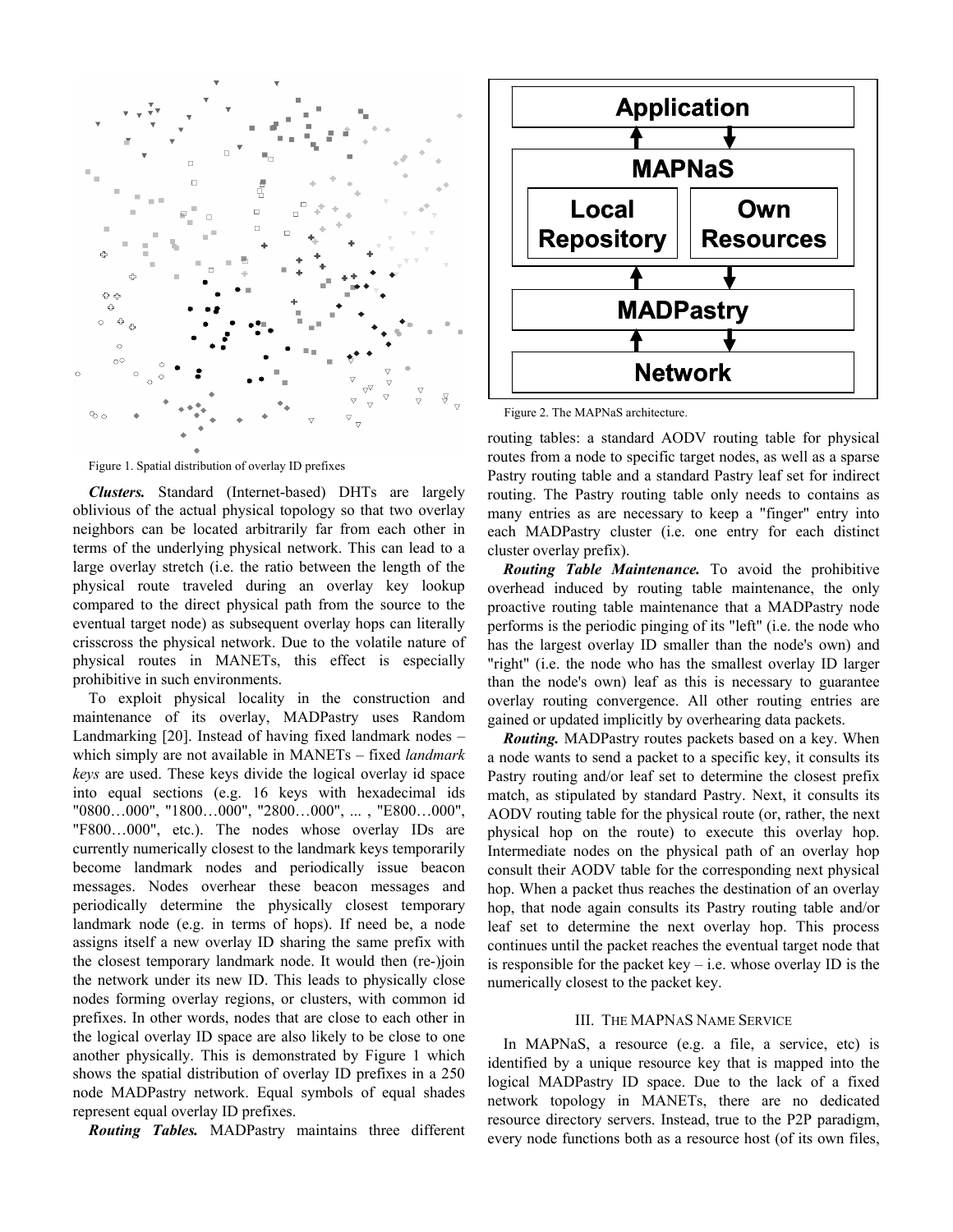

Figure 3. Indirect routing of a MAPNaS resource advertisement using MADPastry – the outer circle represents the overlay ID space.

services, etc.) and as a resource directory for certain remote resources. As determined by MADPastry, every node keeps track of the network addresses of those resources whose resource keys it is responsible for. This design of MAPNaS is outlined in Figure 2. Nodes store the resource descriptors (the resource key along with the specific network address of the resource) they are responsible for in their local MAPNaS repository. Furthermore, every node advertises its own resources that it is willing to share through MAPNaS.

## *A. Resource Advertisement*

When a node A in a MADPastry network wants to make a local resource (e.g. a service, a file, etc.) available to other nodes in the network, it needs to assign a hash key to that resource, e.g. by hashing the resource's name. Using that key, node A will then construct a resource descriptor consisting of the resource key and the physical network address (e.g. IP address) of the resource provider (in this case node A's address). Using MADPastry, the descriptor is routed to the node currently responsible for the resource key. That recipient node will then store the resource descriptor in its local repository.

Figure 3 shows an example of a resource advertisement. Node 17, whose current overlay ID is 75A1FFE2, wants to advertise its resource with the name "file123". Hashing that file name yields the hash key B7E9A578. Node 17 now constructs a resource descriptor containing the resource key and the network address of the host: {B7E9A578, 17}. This advertisement packet will then be routed to the responsible node using MADPastry. At node 17, the closest entry in its MADPastry routing table is node 4 with overlay ID B207D11F. This first overlay hop (as indicated by dotted arrow) takes 5 physical hops (as indicated by the solid black arrows) to be completed and delivers the packet from the source cluster already to the target cluster (as indicated by the two shaded regions). Node 4 will then consult its MADPastry routing table to determine the next node to forward the advertisement packet to – in this case node 35 with overlay ID B7E1C101. This second overlay hop consists of two physical



Figure 4. Resource discovery.

hops. For the final overlay hop, node 35 consults its MADPastry leaf set to forward the packet to node 79 (overlay ID B7E9A014) who is responsible for the resource key and who will store the resource descriptor.

# *B. Resource Discovery*

Resource discovery with MAPNaS works analogous to the resource advertisement process. When a node needs to look up a resource, it will simply hash the resource name and send a request to the node currently responsible for that hash key. This request is routed using MADPastry in the same indirect manner as described above for the resource advertisements. The eventual destination node will check its local repository and send back the matching resource descriptor.

Figure 4 illustrates the resource discovery process with MAPNaS. Following up the example from above, suppose now node 63 (overlay ID A101D11F) is interested in the resource "file123" that is provided by node 17. Unfortunately, node 63 has no idea which node provides the desired resource. Therefore, node 63 hashes the name of the file, which yields the hash key B7E9A578 as it did for node 17 for its advertisement. Next, node 63 simply sends a request for a matching resource descriptor towards the hash key using MADPastry. Thus, in the first overlay hop, the request will be delivered to node 35 with overlay ID B7E1C101. Node 35 will then forward the request to node 79 with overlay ID B7E9A014 who, as before with the resource advertisement, is responsible for the given hash key. Upon reception of the request, node 79 will check its local repository and send a response containing the resource descriptor {B7E9A578, 17} back to the requester, node 63.

# *C. Local Replications*

For the scalability and feasibility of a MANET, it is essential to restrict network traffic to local regions as much as possible [6, 10]. Therefore, MAPNaS makes use of MADPastry's clusters to store local replications of resource descriptors.

When a node intends to advertise a resource, it will now insert the resource descriptor under two different keys. The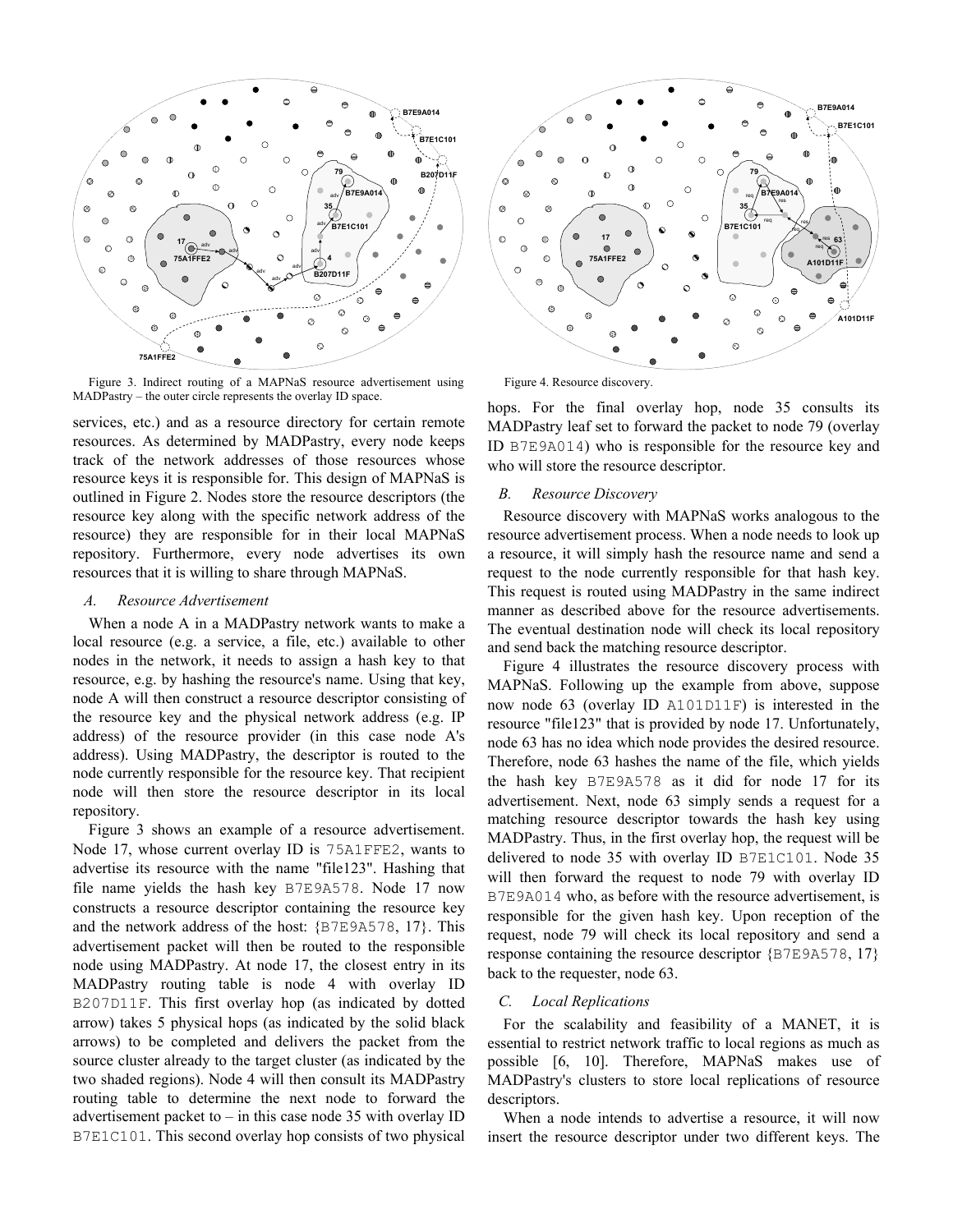first key is the regular hash key and the resource descriptor is inserted into the network as described in A. To obtain the second key under which the resource descriptor will be stored, the regular resource key is altered to make sure the descriptor will be stored in the resource host's own MADPastry cluster. For this purpose, the resource key's prefix is replaced with the host's own cluster prefix. In a MADPastry network with 16 landmark keys (i.e. 16 prefix-based clusters), node 17 from the previous example would store the descriptor for its resource "file123" first under its key **B**7E9A578 somewhere in the network. Additionally, it would also insert the resource under the local key **7**7E9A578 into its own MADPastry cluster.

As described in Section II, MADPastry clusters are made up of nodes that share a common overlay ID prefix so that they are close to each other in the overlay ID space. These overlay neighbors are also likely to be close to one another in the physical network. Hence, intra-cluster communication can be expected to travel only short physical paths. Therefore, when a node needs to look up the address of a certain resource, it will generate the resource key (by hashing the resource name, etc) as described above. However, before engaging in a potentially cross-network indirect routing process to find the corresponding resource descriptor, the node will first replace the descriptor key's prefix with its own cluster prefix. To restrict the lookup process  $-$  if possible  $-$  to nodes in its physical vicinity, the lookup request is then first routed to the appropriate local cluster member to see whether a matching descriptor can already be found in the local cluster. This might, for example, be the case with popular files or standard services that are hosted by multiple nodes. Only if this local lookup provides no answer, will the node engage in a regular network-wide lookup process.

# *D. Handovers*

When a MADPastry node moves from one cluster to another, it will eventually join the new cluster by assigning itself a new overlay ID that shares a common prefix with its cluster members. Therefore, when a MADPastry node running MAPNaS changes its cluster membership, it needs to pass the resource descriptors that are in its local repository to its old "left" and "right" leaf set members as those two nodes will now be numerically closest to the corresponding resource descriptor keys. Furthermore, when the rejoin process under its new overlay ID is completed, it needs to acquire from its new "left" and "right" leaf set members those resource descriptors whose keys it has now become responsible for. This handover process does not require indirect routing, though, since the network address of the corresponding leaf set members must be known (as these leaf set members are proactively maintained by MADPastry).

Since a handover packet could be lost  $-$  e.g. due to collision, etc. – a node can potentially end up having some resource descriptors in its local repository that it is actually not responsible for (any longer). To take care of such incidences, each node periodically checks its local repository for such descriptors and hands them over, if need be, to the best candidates as proposed by its Pastry leaf set or routing table.

# IV. SIMULATION RESULTS

To evaluate the performance of MAPNaS, we implemented a MAPNaS reference application running on top of a MADPastry routing agent in ns-2. All simulations that we carried out modeled wireless networks over the course of one (simulated) hour. Nodes are always moving around according to the Random Waypoint model with 0s pause time (constant movement). For data transmission, nodes are using the 802.11 communication standard with a transmission range of 250m. The node density in the networks that we investigate is always 100 nodes/km².

The question to be answered in MANETs when dealing with more complex approaches such as MAPNaS running on top of MADPastry is whether the effort of maintaining the data structures is really worthwhile. In the case of MAPNaS, is there really anything to be gained from going through the process of advertising resources, handing over resource descriptors, maintaining MADPastry's routing tables, etc.? Or, would it be perfectly sufficient if nodes did not advertise their resources and if resource discovery requests were simply broadcast through the network? For this purpose, we also implemented a reference application in ns-2 where nodes do not advertise their own resources and resource discovery requests are simply broadcast (already forwarded requests will not be forwarded a second time). Every receiving node checks its own resources and, if there is a match, it sends back a direct response using AODV. For such unicasts, we are using the AODV-UU implementation 0.9.1 for ns-2.

For all simulations, each node provided 5 resources. Equally, each node periodically issued a discovery request for a randomly selected resource every 10 seconds. Furthermore, MAPNaS nodes cache overheard resource descriptors (e.g. from handover or response packets) for a duration of 30s.

The following two metrics are analyzed:

**Success Rate**. This figure represents the percentage of random lookups that eventually deliver a response containing the correct resource descriptor back to the requesting node. In other words, this is the round-trip (request  $+$  response) success rate of all lookups.

**Overall Traffic**. Since many different packet types (e.g. AODV route requests, MADPastry packets, resource advertisements, handover packets, etc.) of various packet lengths are transmitted during a simulation run, we are not evaluating the total packet count. Instead, we are considering the total network traffic (in kilo bytes) that is created during the simulated hour. Whenever a node forwards a packet, this figure is increased by the packet size. Again, this figure includes *all* routing and application level packet types (AODV, MADPastry and MAPNaS packets).

## *A. Network Size*

In a first set of simulations, we are comparing MAPNaS on top of MADPastry against the simple broadcast approach with AODV for varying network sizes (50, 100, 150, 200, and 250 nodes). For all network sizes, nodes were always moving at a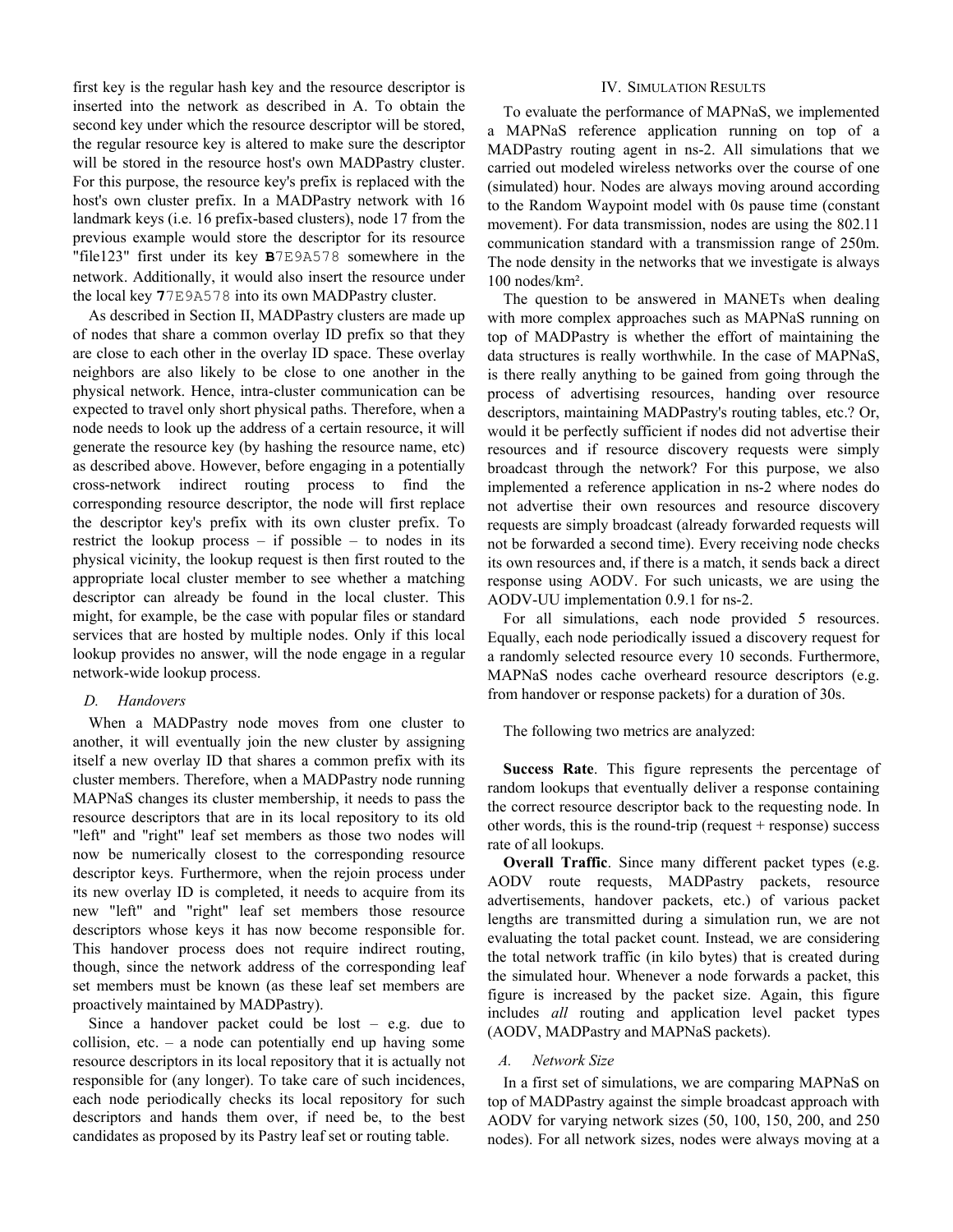

Figure 5. Success rates vs. number of nodes.



Figure 7. Success rate vs. node velocity.

constant speed (Random Waypoint, 0s pause time) of 1.4 m/s – a quick walking pace. To measure the basic results of both systems, MAPNaS nodes always used the global resource keys and did not first query their own cluster for possible replications.

Figure 5 compares the success rates of MAPNaS against the broadcast approach. As can be observed, for all considered network sizes, MAPNaS achieves success rates of well above 90%. The broadcast-based approach, on the other hand, can only keep up with MAPNaS in small networks of 50 and 100 nodes. For larger networks, its success rate deteriorates drastically.

There are two main reasons for MAPNaS's much better performance. First of all the broadcast application produces significantly more traffic (roughly 4 times as much) than MAPNaS over MADPastry does, as Figure 6 demonstrates. Because of this higher traffic, there are clearly more packet losses in the broadcast approach due to collisions and interference. Thus request and responses are often dropped before they reach the appropriate destination. Secondly, the overall traffic of the broadcast application is entirely made up of broadcast requests, AODV packets, and response messages, all of which usually affect the entire network. With MAPNaS on the other hand, a sizable portion of the overall traffic stems from MADPastry and is thus often restricted to certain clusters.



Figure 6. Overall traffic vs. number of nodes



Figure 8. Overall traffic vs. node velocity.

#### *B. Node Velocity*

Another parameter that certainly influences the performance of applications in MANETs is the node velocity. Therefore, in the next set of simulations, we considered a 250-node network with varying node velocities  $(0.1, 0.6, 1.4, 2.5, \text{ and } 5.0 \text{ m/s})$ . Again, all nodes provided 5 resources and issued requests for randomly selected resources every 10 seconds.

Figure 7 shows the success rates of the two resource discovery approaches. Not surprisingly, the broadcast-based approach is scarcely affected by the node velocity as its network-wide discovery requests do not rely on any established routes that could break. Of course, the AODVunicast replies are affected by different node velocities, but since they constitute only a small fraction of the overall traffic (success rates around 20%), the effect really only becomes noticeable in almost stable networks (node velocity 0.1 m/s).

MAPNaS can maintain success rates of above 90% up to a node velocity of 1.4 m/s. For higher node velocities, it becomes more and more difficult for MADPastry to maintain its overlay clusters. This results in high numbers of cluster membership changes, which, in turn, trigger an ever growing amount of necessary handover traffic – as becomes visible in Figure 8, which, again, depicts the overall traffic produced by the respective resource discovery approaches.

## *C. Local Replications*

Next, we examine the impact of local replications on the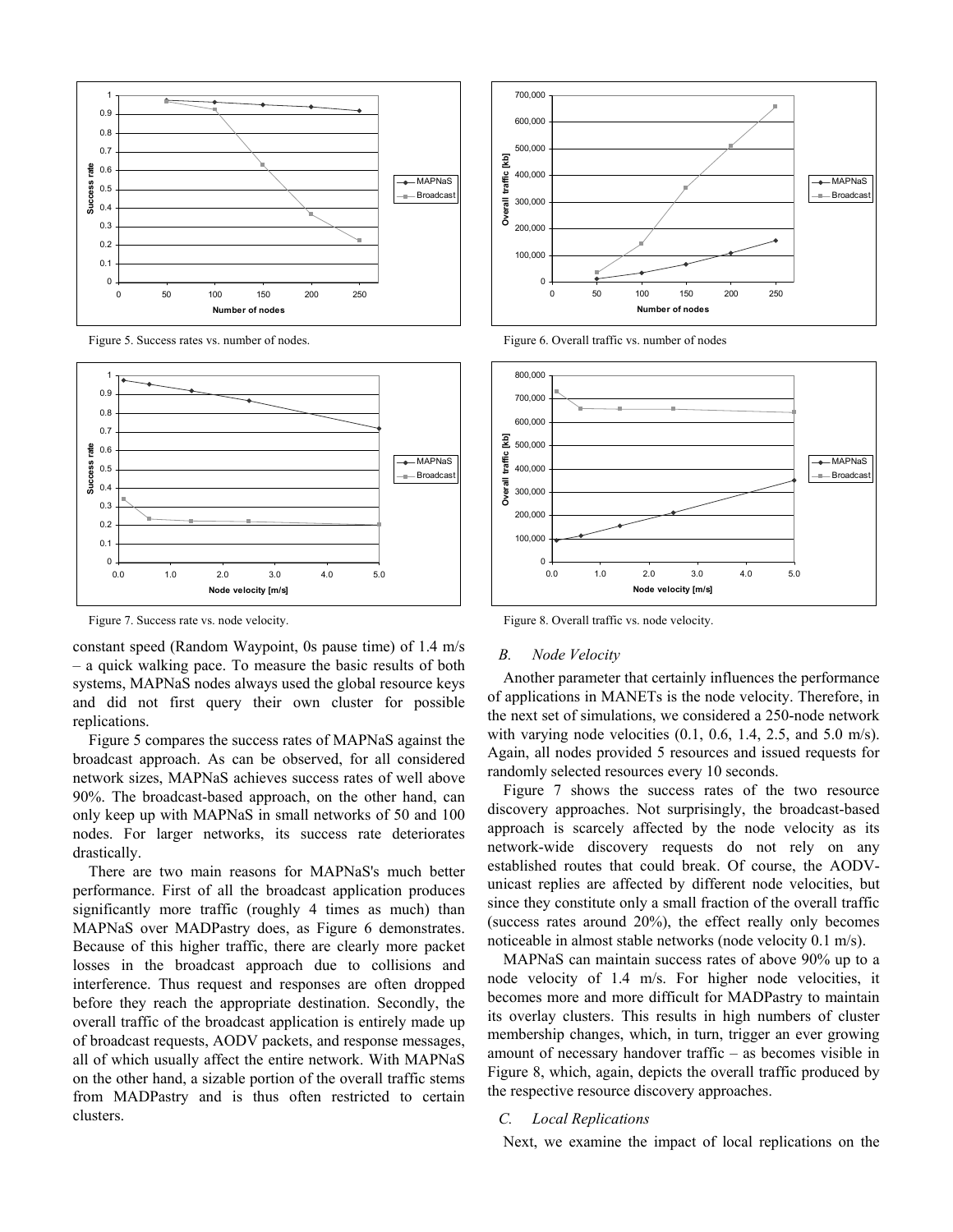

Figure 9. Success rate vs. locality rate.

overall performance. We employ a simple traffic pattern where 50%, 60%, 70%, 80%, or 90% of all resource requests can be satisfied locally. Otherwise, a 250-node network with a node velocity of 1.4 m/s is used.

As there are no overlay clusters in the broadcast application that would allow for a deterministic way of inserting local replicas and since requests are always broadcast throughout the network, it is hard to compare the performance of MAPNaS with local replications against the broadcast application in a fair and meaningful manner. For the sake of simplicity, we are merely providing the result of the broadcast-based approach from the previous section as a reference line.

Figure 9 and Figure 10 show the success rate and the overall network traffic in reference to the locality rate. As can be expected, a high locality rate furthers boosts the performance of MAPNaS, as shorter physical routes (intracluster communication) are not as vulnerable as cross-network routes. For MAPNaS, the success rate can be increased to over 96% for high locality rates.

## V. RELATED WORK

Another approach that proposes the integration of a conventional DHT with an ad hoc routing protocol to provide indirect routing in MANETs is Ekta [12]. Ekta, like MADPastry, is based on Pastry [15], but it uses DSR [8] for its route discoveries. Also like MADPastry it is not a name service or resource discovery application on its own, but instead it is a DHT substrate for MANETs that could be used to build such applications.

The main difference to MADPastry is that Ekta does not explicitly consider physical proximity in its DHT routing table. Instead, it merely tries to optimize its DHT entries by overhearing packets and replacing physically remote entries by nearer ones. Ekta has no notion of overlay clusters of physically close nodes. Thus, the routes traveled during its overlay routing process may be expected to be less efficient than those in the cluster-based MADPastry. This should become even more pronounced as the network size increases.

Most recently, *Virtual Ring Routing* (VRR) [2] has been proposed. With VRR, each node maintains an AODV-style route to each of its *r* virtual neighbor nodes. When a node



Figure 10. Overall traffic vs. locality rate.

wants to send a packet with a given key, it selects from its routing table the entry numerically closest to the packet's key. The packet is then forwarded to that node using the next hop information from the routing table entry. This process continues until the packet reaches the node whose virtual identifier is numerically closest to the packet's key.

VRR also has some drawbacks. First of all, since nodes set up physical paths to new virtual neighbors via existing physical neighbors, the physical paths thus set up between virtual neighbors during the bootstrap process are likely not shortest physical paths. Also, there is no correlation between physical locality of nodes and their virtual neighbors. Thus, a key lookup can be expected to zigzag through the physical network. This is further aggravated by that fact that the source routes of the individual overlay hops are quite likely to be suboptimal – in other words: not only can a key lookup be expected to zigzag through the physical network, but the individual legs of the zigzag course will also quite likely be unnecessarily long.

Furthermore, a large number of approaches have been proposed for resource discovery in MANETs, for example [16, 9, 18]. A comprehensive summary of all existing approaches is clearly beyond the scope of this paper. In brief, existing approaches have been using all sorts of techniques such as centralized servers, multicasting, geographic routing, piggybacking, secondary service directory overlays, etc., etc. However, it is the purpose of MAPNaS to demonstrate how to implement resource discovery for MANETs based on a mobile DHT (MADPastry).

#### VI. CONCLUSION

In this paper, we have described in detail the architecture of MAPNaS, a peer-to-peer based resource discovery approach for MANETs. MAPNaS runs on top of MADPastry, a generalpurpose DHT substrate for MANETs. Instead of having a number of dedicated directory servers, every MAPNaS node serves both as a resource directory for certain remote resources and as a host of its own resources.

Through extensive simulations, we have observed that MAPNaS on top of MADPastry achieves significantly better discovery success rates than a simple broadcast-based reference application does for most network environments